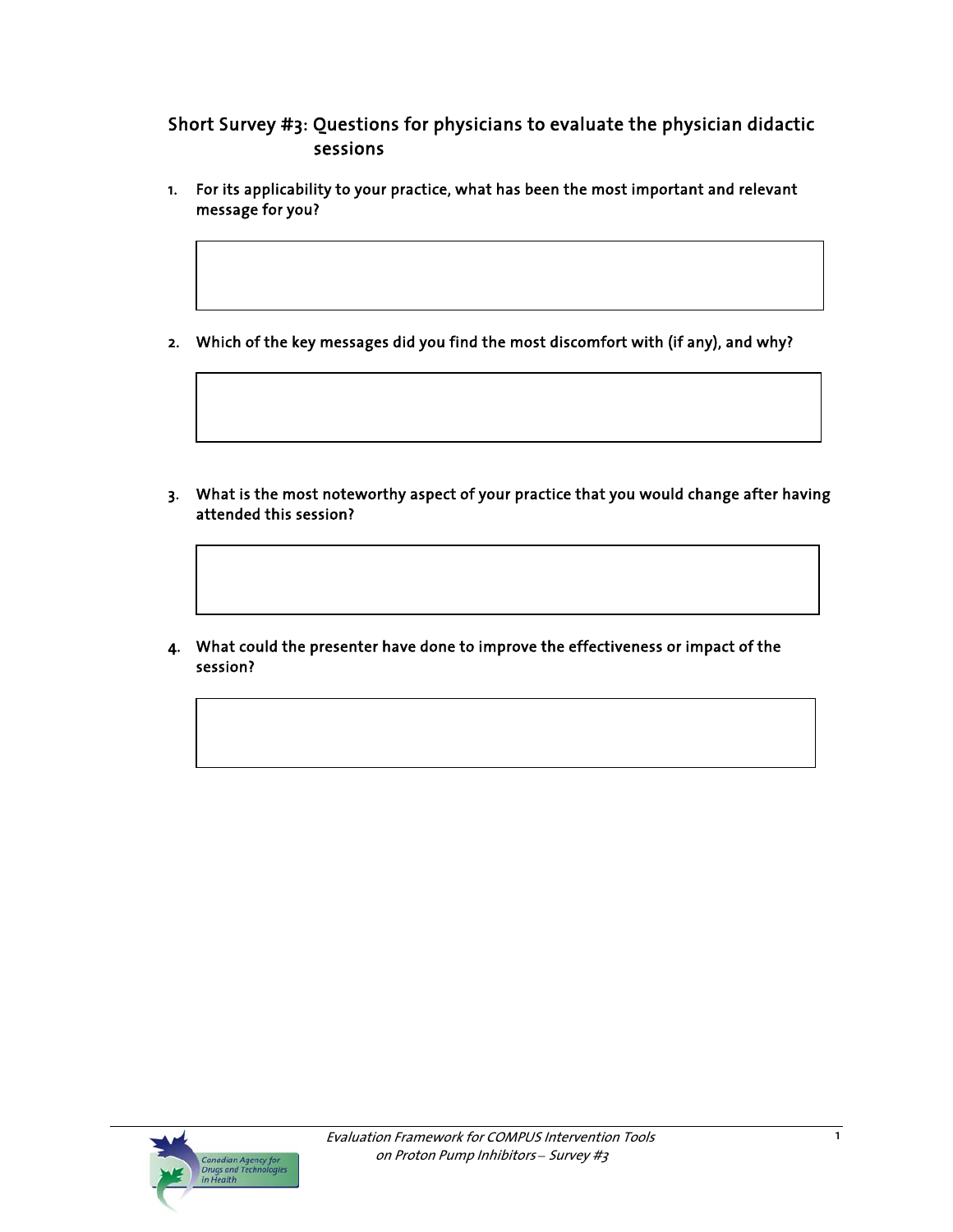## Long Survey #3: Questions for physicians to evaluate the physician didactic sessions

1. Please rate your comfort level with the learning objectives summarized in the three key messages; and if you have any comments on the key message, please feel free to add them in the space provided.

All PPIs are equally efficacious as initial therapy (the major difference is cost).

Comments?

More may not always be better (double-dose PPIs may not be necessary).

| very comfortable |  |  |  |  |  | verv uncomfortable |
|------------------|--|--|--|--|--|--------------------|
|------------------|--|--|--|--|--|--------------------|

Comments?

PPIs are not efficacious in the treatment of asthma, chronic cough, and laryngeal symptoms that may be associated with GERD.

| very comfortable |  |  |  |  |  | very uncomfortable |
|------------------|--|--|--|--|--|--------------------|
|------------------|--|--|--|--|--|--------------------|

Comments?

2. On average, how often do you see patients who are on PPIs (this could include patients who were prescribed a PPI by you or someone else)? (Select one.)

- Frequently (at least once a day)
- Sometimes (up to several times a week)
- Rarely (up to several times a month)
- Extremely rarely (I see this only a few times a year)
- Never

2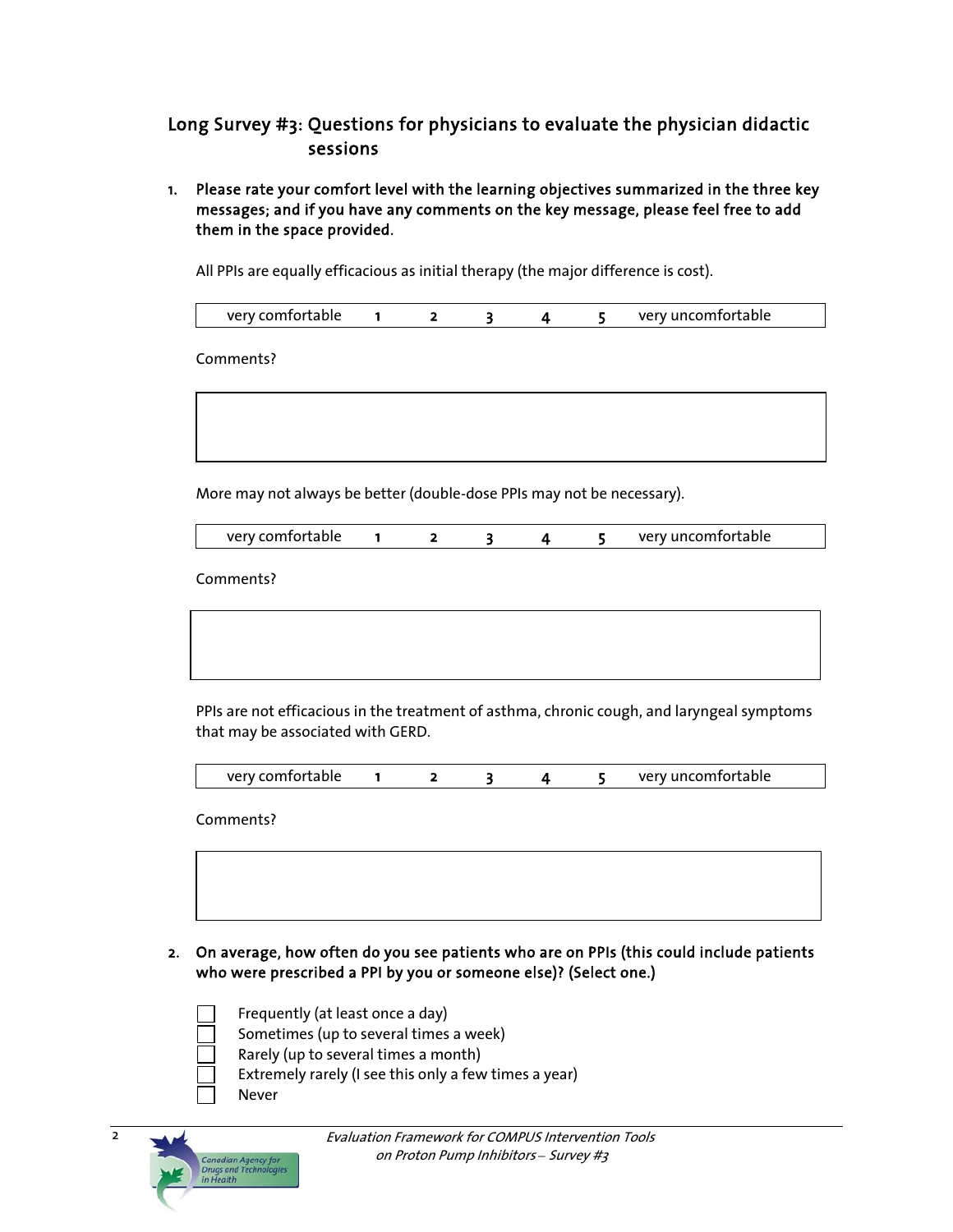### 3. For those patients that are on PPIs, over what time period do the majority of your patients take a PPI? (Select one.)



### 4. How often are those patients in your practice taking PPIs reassessed to determine the appropriateness of their dose or their continued need for the PPI? (Select one.)



### 5. Would you be comfortable speaking to patients about the key issues raised in the session? (Select one.)

| very comfortable |  |  | very uncomfortable |
|------------------|--|--|--------------------|

Please briefly comment on your comfort level:

#### 6. (a) How important is it that you advise patients of the comparative costs of the various PPIs?

very important 1 2 3 4 5 not important at all

 (b) How important is it that you to recommend lower-cost agents (such as H2 antagonists or antacids)?

| very important |  |  |  |  |  | not important at all |
|----------------|--|--|--|--|--|----------------------|
|----------------|--|--|--|--|--|----------------------|

 (c) Can you briefly comment on the level of importance you indicated in parts (a) and (b) of this question?

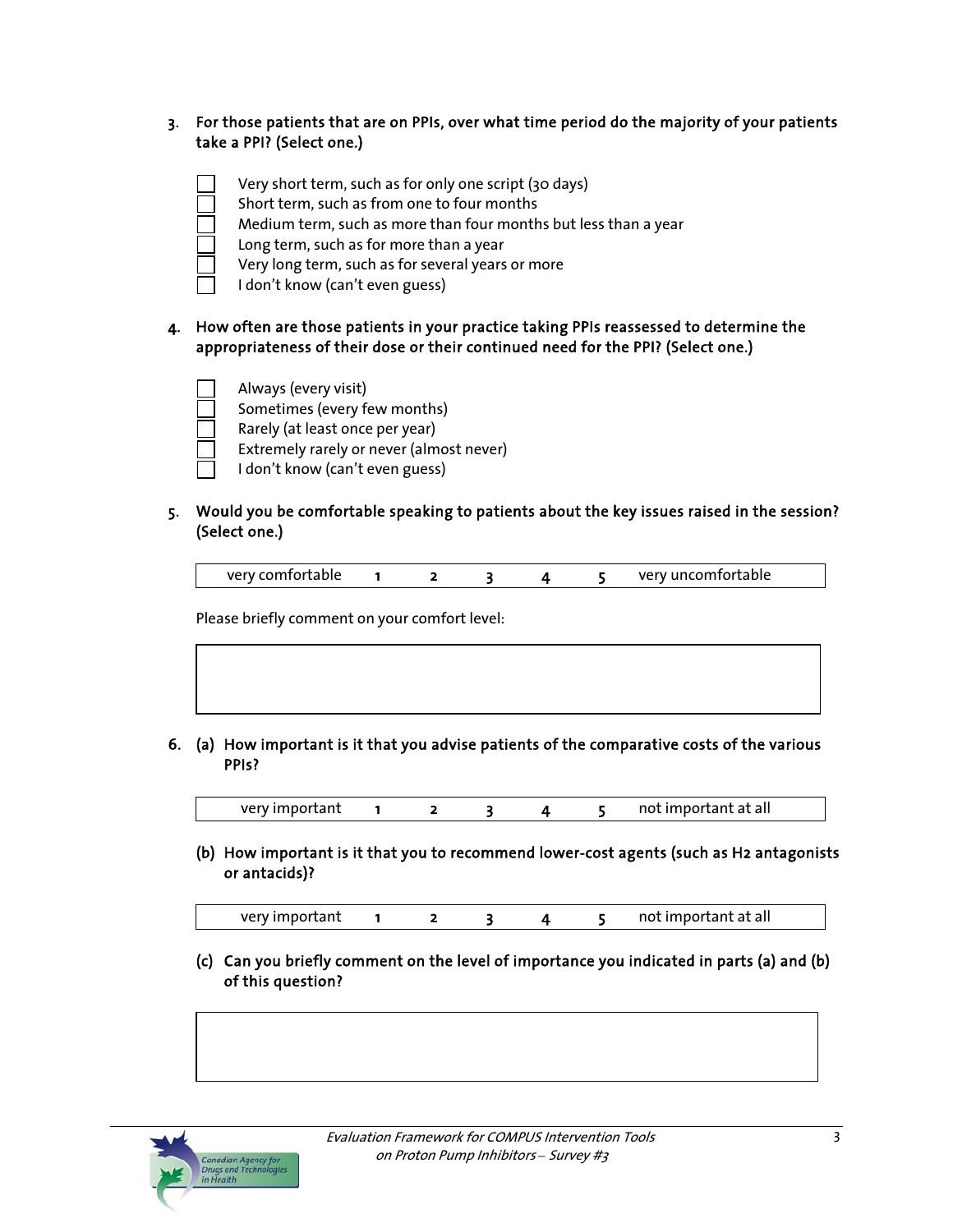- 7. How likely would you consider reassessing and/or changing the patient's medication to lower cost agents? (Check one.)
	- Very likely
		- Somewhat likely
	- Neutral
	- Somewhat unlikely
	- Very unlikely
- 8. If you checked "somewhat" or "very likely" to the above question, when do you think you would take these actions? (check the most appropriate)
	- Right away Within two months Within six months
		- Within a year
- 9. Do you have any suggestions on how we could improve this presentation? Please be as specific as possible.

10. Please describe any significant obstacles to your applying each of the following key messages in your practice.

All PPIs are equally efficacious as initial therapy (the major difference is cost).

More may not always be better (double-dose PPIs may not be necessary).



4